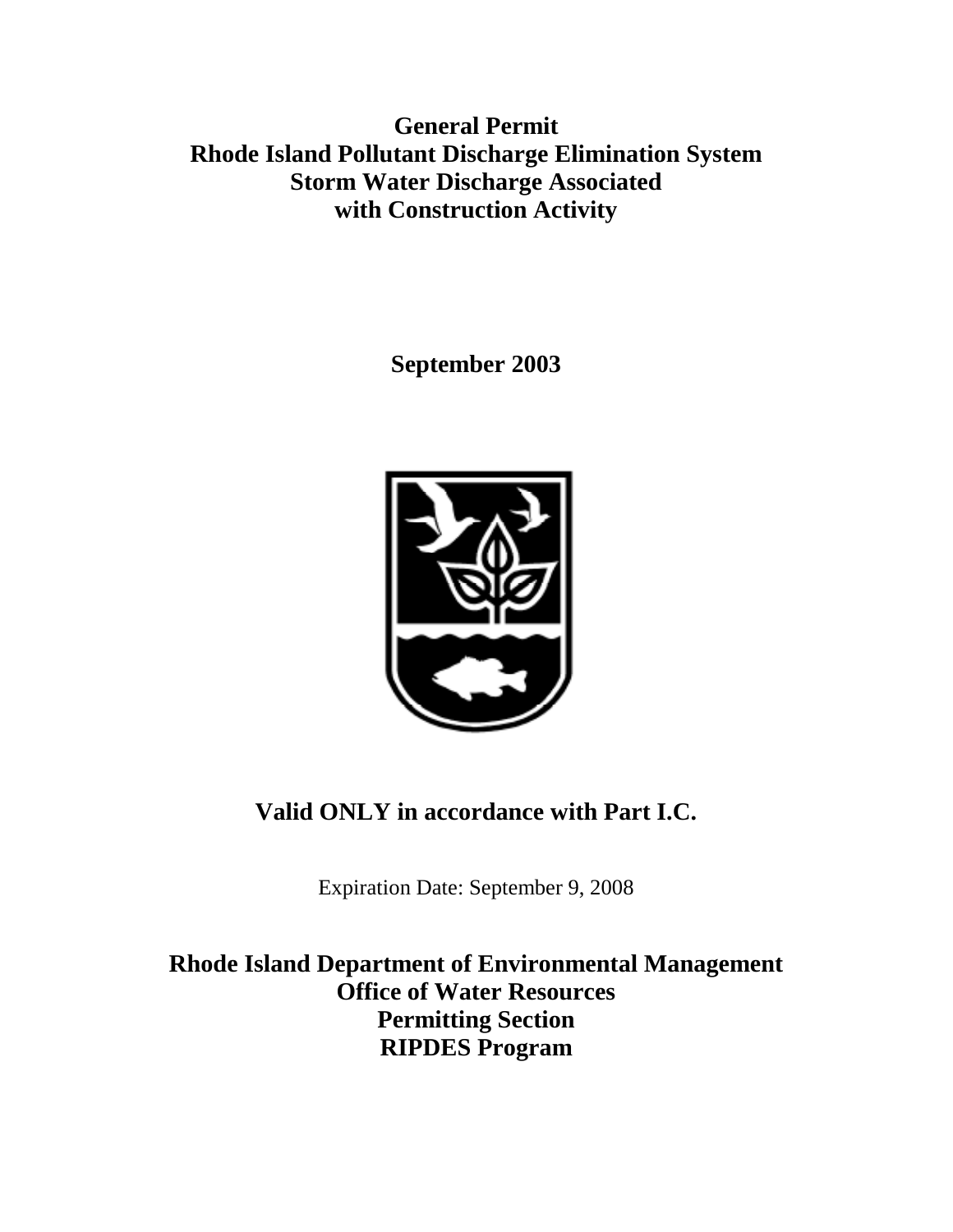#### **GENERAL PERMIT RHODE ISLAND POLLUTANT DISCHARGE ELIMINATION SYSTEM STORM WATER DISCHARGE ASSOCIATED WITH CONSTRUCTION ACTIVITY**

## PLEASE READ THIS PERMIT CAREFULLY!

Construction activities which disturb one (1) or more acres of land and where storm water runoff is directed, via a point source (see RIPDES Rule 3 for the definition of point source), into a separate storm sewer system or into the waters of the State, are required to seek coverage under a RIPDES storm water permit. The RIPDES Program of the Office of Water Resources realizes that effective regulatory mechanisms to control erosion and sedimentation are currently required by the RIDEM, Freshwater Wetlands and Water Quality Certification Programs; the Coastal Resources Management Council (CRMC); and in those towns/cities which have a Qualifying Local Program that has been formally approved by the Department (see RIPDES Rule 15.01(i) for the definition of Qualifying State, or Local Programs). In order to reduce duplication of effort, construction activities that require a CRMC permit, RIDEM Water Quality Certification approval and/or QLP approval will be automatically granted authorization from RIPDES upon departmental receipt of the CRMC permit or the QLP approval and the RIDEM Water Quality Certification (if applicable) and a complete and certified NOI for activities that disturb five (5) or greater acres. For activities that disturb equal to or greater than one (1) acre and less than five (5) acres, approval will be automatically granted authorization from RIPDES upon applicant receipt of the CRMC permit or the QLP approval and the RIDEM Water Quality Certification (if applicable). For all construction activities equal to or greater that one (1) acre and require a RIDEM Freshwater Wetlands permit, authorization from RIPDES will be automatically granted upon applicants receipt of the Freshwater Wetlands permit. For all other construction activities that disturb five (5) or greater acres, authorization will only be granted upon notification from the Director after RIPDES review of the NOI and Storm Water Pollution Prevention Plan. For all other construction activities that disturb equal to or greater than one (1) acre and less than five (5) acres, authorization will be granted automatically upon departmental receipt of a complete and certified NOI if the project does not propose a storm water or allowable storm water discharge to or discharge related activities within a Natural Heritage Area that may affect, a listed or proposed to be listed endangered or threatened species or its critical habitat. If the project does propose a storm water or non-storm water discharge to or discharge related activities within a Natural Heritage Area, authorization will be automatically granted within thirty (30) days after departmental receipt of NOI unless notified to the contrary by the Director, or automatically granted with a prior approval from the DEM Natural Heritage Program finding no adverse impact. Regardless of the means of obtaining approval, the permittee is still responsible for complying with all terms and conditions of this permit and any other applicable State, local and/or federal regulations. The Department will be held harmless for any failure of the permittee to comply with this permit.

## I. GENERAL COVERAGE UNDER THIS PERMIT

- A. Permit Area. This permit applies to all areas of the State of Rhode Island.
- B. Eligibility
	- 1. Except storm water discharges identified in Part I.B.3., this permit may cover all new and existing storm water discharges associated with construction activity, including, but not limited to, clearing, grading, excavation, and filling, where total land disturbance is equal to or greater than one (1) acres including construction activities involving soil disturbances of less than one (1) acre of disturbance if that construction activity is part of a larger common plan of development or sale that would disturb one (1) or more acre, and the discharge is composed entirely of storm water. A discharge shall be considered composed entirely of storm water if there is adequate access to sample the storm water discharge covered under this permit prior to mixing with a discharge which is authorized and in compliance with an existing RIPDES permit or the discharge is listed in Part I.B.2. below. If a construction site is within the jurisdiction of a Qualifying Local Program (QLP), and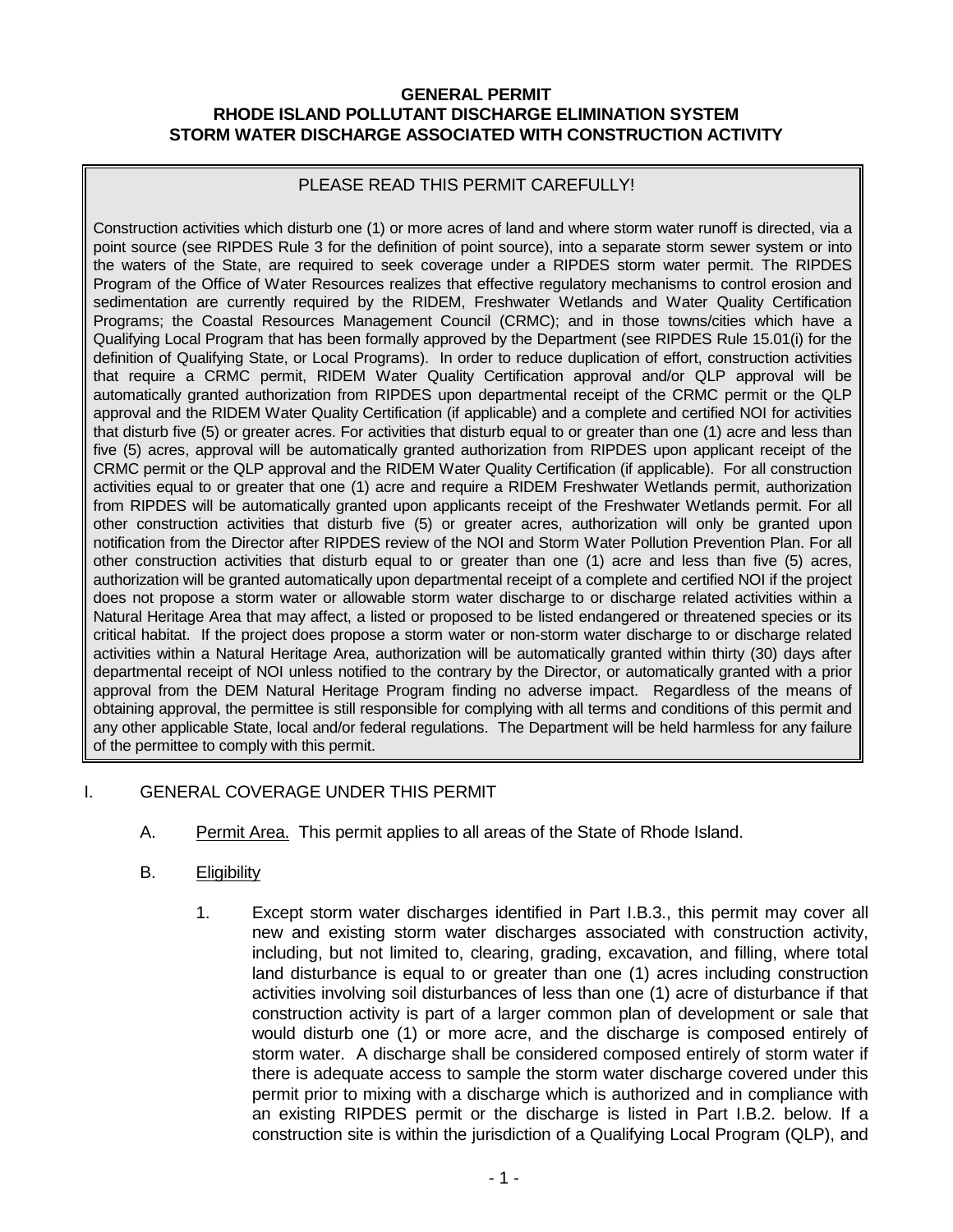the operator of the construction activity is not required to obtain a RIDEM Freshwater Wetlands Permit, Coastal Resources Management Council (CRMC) permit, or a RIDEM Water Quality Certification, the operator must apply for QLP approval unless the operator is a Federal or State agency that has obtained RIPDES permit authorization from the Department. For sites requiring QLP approval, all conditions of this permit apply, with the exception of Parts V.L. and V.T. This permit does not pre-empt or supersede or expand the authority of local agencies to prohibit, restrict, or control discharges of storm water to storm drains or other water courses within their jurisdiction.

- 2. Allowable non-storm water discharges. Other discharges not comprised of storm water are allowed under this permit but are limited to the following: discharges which result from the washdown of vehicles where no detergents are used; external building washdown where no detergents are used; the use of water to control dust; fire fighting activities; fire hydrant flushings; natural springs; uncontaminated groundwater; lawn watering; potable water sources including waterline flushings; irrigation drainage; pavement washwaters where spills or leaks of toxic or hazardous materials have not occurred (unless all spilled materials have been removed) and where detergents are not used; and foundation or footing drains where flows are not contaminated with process materials such as solvents, or contaminated by contact with soils where spills or leaks of toxic or hazardous materials has occurred. If any of these discharges may reasonably be expected to be present and to be mixed with storm water discharges, they must be specifically identified in the site's Storm Water Pollution Prevention Plan as described in Part IV. of this permit.
- 3. Limitations of Coverage. The following storm water discharges associated with construction activity are not authorized by this permit.
	- a. Storm water discharges associated with construction activity that the Director of the Department of Environmental Management has found to be or may reasonably be expected to be contributing to a violation of water quality standards, or to be a significant contributor of pollutants; and
	- b. Storm water discharges associated with construction activity, allowable non-storm water discharges and discharge related activities that adversely effect a listed, or a proposed to be listed, endangered or threatened species or its critical habitat.
- C. Authorization. To be covered under this general permit, owners or operators of storm water discharges associated with construction activities that disturb one (1) or more acres or less than one (1) acre if that construction activity is part of a larger common plan of development or sale that would disturb one (1) or more acre, must comply with the applicable sections below.
	- 1. *Deadlines for Requesting Authorization*
		- a. For storm water discharges associated with construction activity of five (5) acres or more, which was authorized under the 1998 General Permit and is expected to continue beyond the effective date of this permit, an NOI must be submitted within thirty (30) days of the effective date of this permit to maintain permit coverage in accordance with Part I.C.2 of this permit.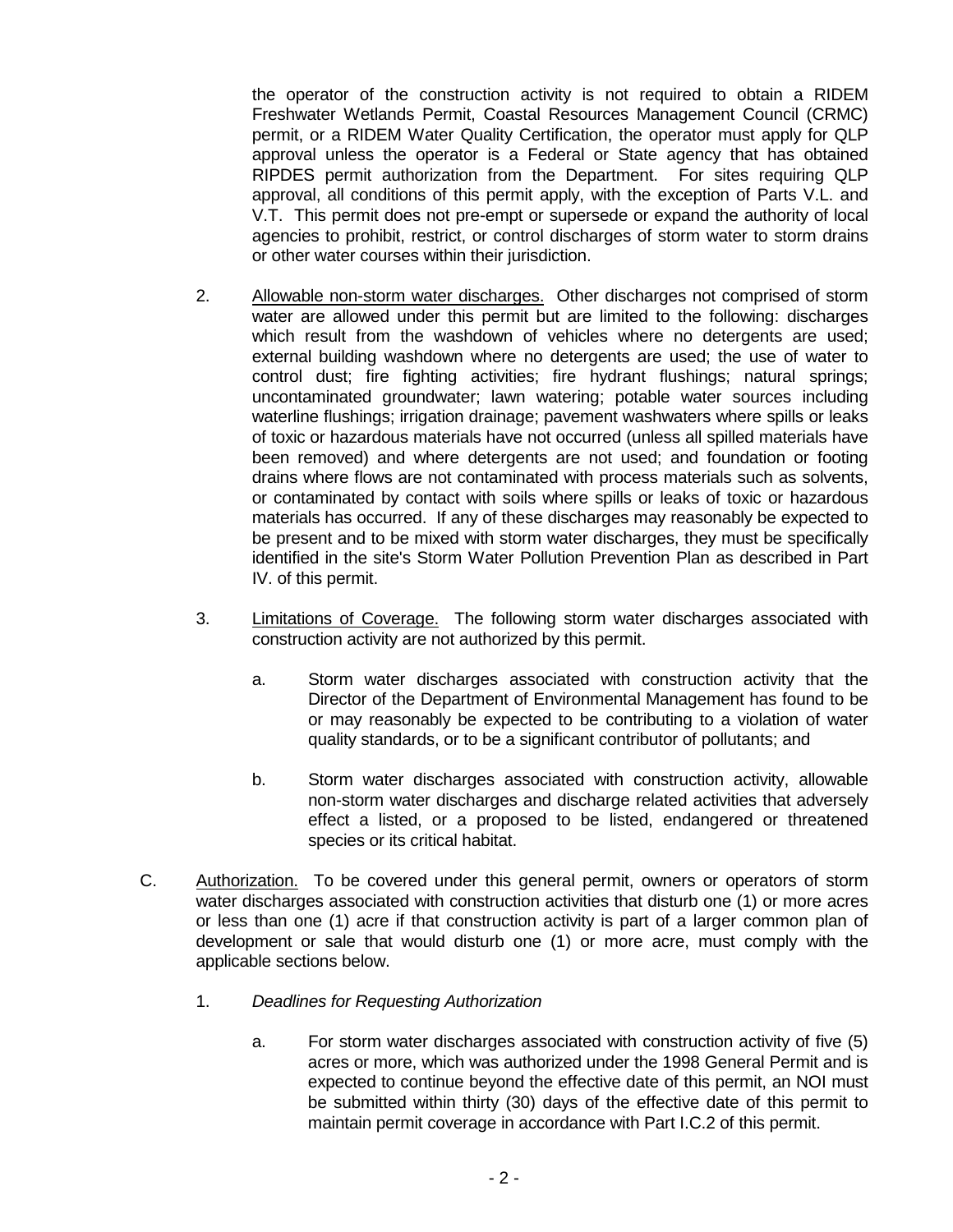- b. For storm water discharges associated with construction activities which commence after the effective date of this permit, and are required to submit an NOI in accordance with Part I.C.2 of this permit, an NOI must be submitted at least thirty (30) days prior to the commencement of the land disturbing activities.
- 2. *Granting of Authorization.*
	- a. For all construction activities that are required to obtain a CRMC permit, or QLP approval, and a RIDEM Water Quality Certification (if applicable):
		- i. Construction activities that disturb an area equal to or greater than five (5) acres, authorization to discharge under this permit will be automatically granted upon departmental receipt of the CRMC permit or QLP approval, RIDEM Water Quality Certification (if applicable), and a complete and certified NOI (in accordance with Part III.A.9), unless notified to the contrary by the Director. The issuance of the CRMC permit or the QLP approval and RIDEM Water Quality Certification (if applicable) will serve as authorization of RIPDES approval.
		- ii. Construction activities that disturb an area equal to or greater than one (1) acre and less than five (5) acres, authorization to discharge under this permit will be automatically granted upon applicant receipt of the CRMC permit or QLP approval and RIDEM Water Quality Certification (if applicable). The issuance of the CRMC permit or the QLP approval and RIDEM Water Quality Certification (if applicable) will serve as authorization of RIPDES approval.
		- Note: All construction activities regulated by RIPDES which are also under CRMC review are required to file an application for a Water Quality Certification.
	- b. For all construction activities that disturb an area equal to or greater than one (1) acre and are required to obtain a RIDEM Freshwater Wetlands permit, authorization to discharge under this permit will be automatically granted upon applicants receipt of the Freshwater Wetlands permit. The issuance of RIDEM Freshwater Wetlands permit will serve as authorization of RIPDES approval.
	- c. For all other construction activities that disturb an area equal to or greater than five (5) acres, authorization to discharge will only be granted upon notification from the Director after review of the NOI and Storm Water Pollution Prevention Plan.
	- d. For all other construction activities that disturb an area equal to or greater than one (1) acre and less than five (5) acres, authorization to discharge will be granted as follows, unless notified to the contrary by the Director:
		- (i) If the construction activity is located completely outside of and does not discharge directly to a Natural Heritage Area found on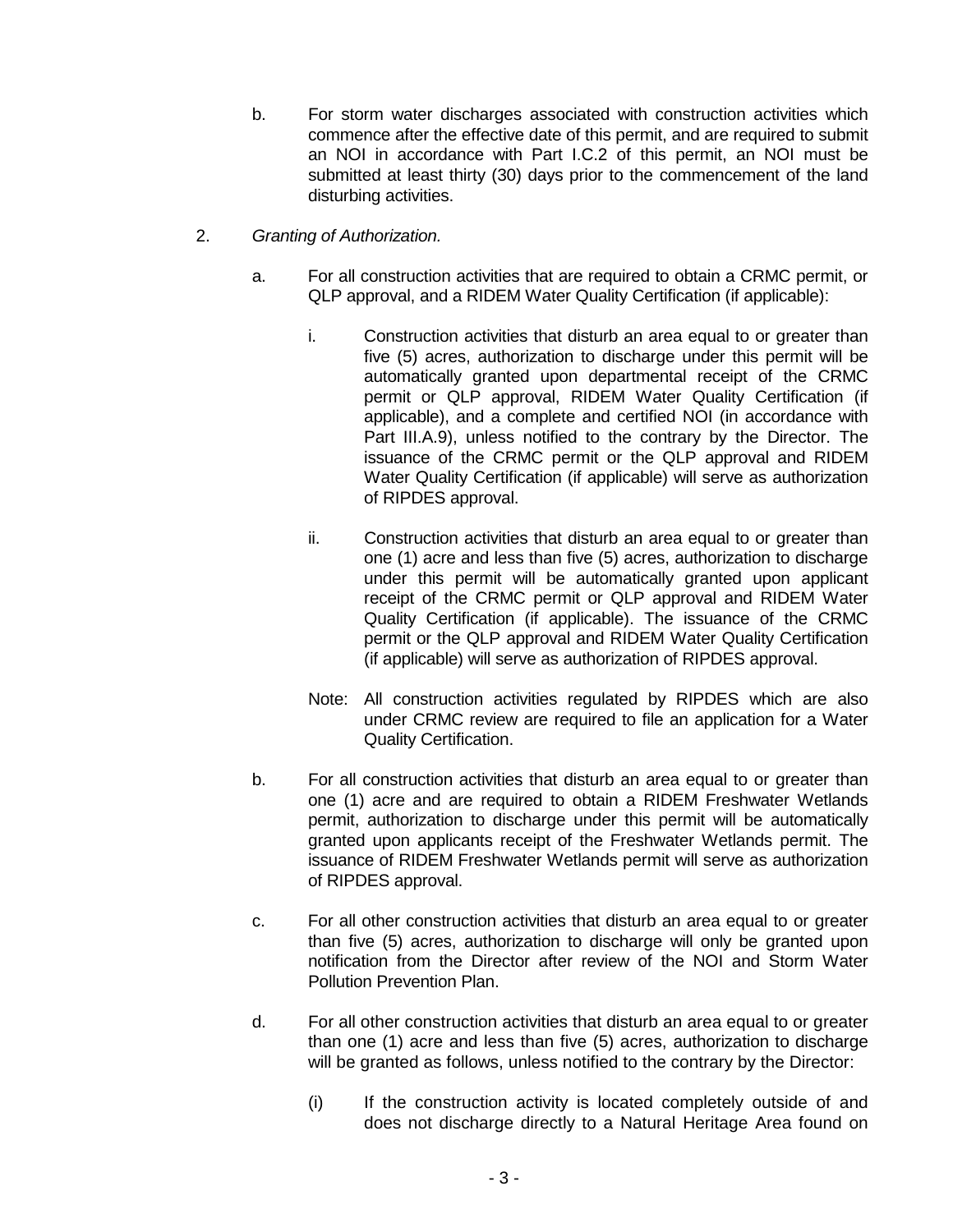RIDEM's web site under Maps, Community Planning Maps, authorization will be granted automatically upon receipt of a complete certified NOI (in accordance with Part III.A.9 & 10).

- (ii) If the construction activity is located within or discharges directly to a Natural Heritage Area found on RIDEM's web site under Maps, Community Planning Maps, authorization will be automatically granted upon departmental receipt of a complete certified NOI (in accordance with Part III.A.9) and an approval from the DEM Natural Heritage Program finding no adverse impact, or
- (iii) If the construction activity is within or discharges directly to a Natural Heritage Area found on RIDEM's web site under Maps, Community Planning Maps, authorization will be automatically granted within thirty (30) days after departmental receipt of a complete certified NOI (in accordance with Part III.A.9).
- D. Termination of Coverage. Owners and/or operators of storm water discharges associated with construction activity must notify the Director in writing upon completion of land disturbing activities. At that point, coverage under this permit is terminated. At a minimum, the following information is required to terminate coverage under this permit:
	- 1. The owner's name, mailing address, and telephone number,
	- 2. The operator's name, mailing address, and telephone number,
	- 3. The name and location of the facility,
	- 4. The RIPDES Storm Water permit number, and
	- 5. Certification that the storm water discharge associated with construction activity no longer takes place at the site.
- E. Failure to Notify. Owners or operators who fail to notify the Director of their intent to be covered under a general permit, and discharge pollutants to the waters of the State or to a separate storm sewer system without a RIPDES permit, are in violation of Chapter 46-12 of Rhode Island General Laws and the Clean Water Act (CWA).

# II. **PERMIT CONDITIONS**

- A. Development of a Storm Water Pollution Prevention Plan (SWPPP), as described in Part IV of this permit, is required prior to submitting an NOI. The SWPPP developed under the previous (1998) general permit may satisfy this requirement, provided it adequately addresses all requirements of this permit. Compliance with the SWPPP is required upon the date of authorization to discharge under this permit. A copy of the SWPPP must be kept on site at all times during the extent of coverage under this permit.
- B. All storm water control measures, disturbed areas, areas used for the storage of materials that are exposed to precipitation (including unstabilized soil stockpiles), discharge locations, and locations where vehicles enter or exit the site, as outlined in Part IV of this permit, must be inspected by or under the supervision of the permittee at least once every seven (7) calendar days and within twenty-four (24) hours after any storm event which generates at least 0.25 inches of rainfall per twenty four (24) hour period and/or after a significant amount of runoff. Such areas shall be inspected for evidence of, or the potential for, pollutants entering the waters of the State or a separate storm sewer system. All BMPs shall be maintained to prevent uncontrolled releases of measurable amounts of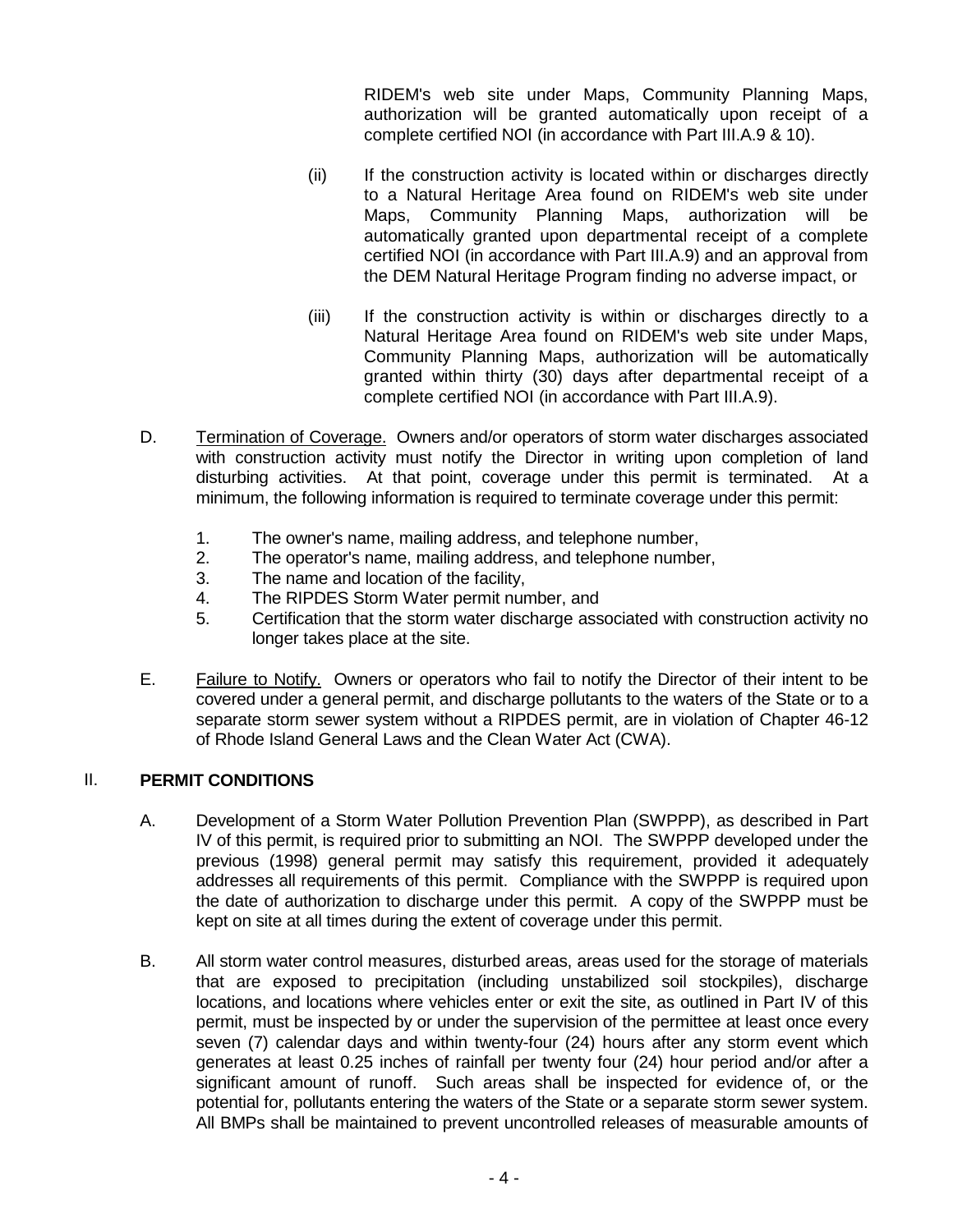sediment or sediment laden water from traveling beyond the limits of disturbance. If an inspection reveals a discharge of sediments to the waters of the State or a separate storm sewer system, the permittee must notify this office of the nature of the discharge, the measures taken to clean up the discharge, and the measures taken to prevent future releases.

- C. Based on the results of the inspections (as required in paragraph B. above), the site description identified in the SWPPP in accordance with Part IV.E.1. of this permit and pollution prevention measures identified in the SWPPP in accordance with Part IV.E.2. of this permit must be revised as appropriate, but in no case later than seven (7) calendar days following the inspection. Such modifications must provide for implementation of any changes to the SWPPP within seven (7) calendar days following the inspection.
- D. A report summarizing the scope of the inspection, name(s), and titles of personnel making the inspection, the date(s) of the inspection, major observations relating to the implementation of the SWPPP, and actions taken in accordance with paragraph B. and C. above must be made and retained as part of the SWPPP for at least five (5) years from the date that the site has undergone final stabilization. Such reports must identify any incidents of noncompliance. Where a report does not identify any incidents of noncompliance, the report must contain a certification that the site is in compliance with the SWPPP and this permit. The report must be signed in accordance with Part V.G. of this permit.
- E. Failure to make inspections under this part constitutes a violation of this permit and enforcement actions under 46-12 of R.I. General Laws may result.

## III. **NOTICE OF INTENT REQUIREMENTS**

## A. Contents of the Notice of Intent:

- 1. The owner's name, mailing address, telephone number, ownership status, and status as a Federal, State, private, public, or other entity.
- 2. The operator's name, mailing address, telephone number, ownership status, and status as a Federal, State, private, public or other entity.
- 3. The location of the construction site, including the street, nearest utility pole number, and Assessors plat and lot.
- 4. The projected or actual construction commencement date and the projected construction completion date.
- 5. The total area of the site, the total area of impervious surface for both the preconstruction and post-construction conditions, and the runoff coefficient for both the pre-construction and post construction site conditions.
- 6. The name of the receiving water(s), or if the discharge is through a separate storm sewer system, the name of the operator of the separate storm sewer system and the ultimate receiving water(s).
- 7. The type of construction at the site (i.e. the ultimate intended use of the project), the types of any materials handled and/or stored at the site, and the types of any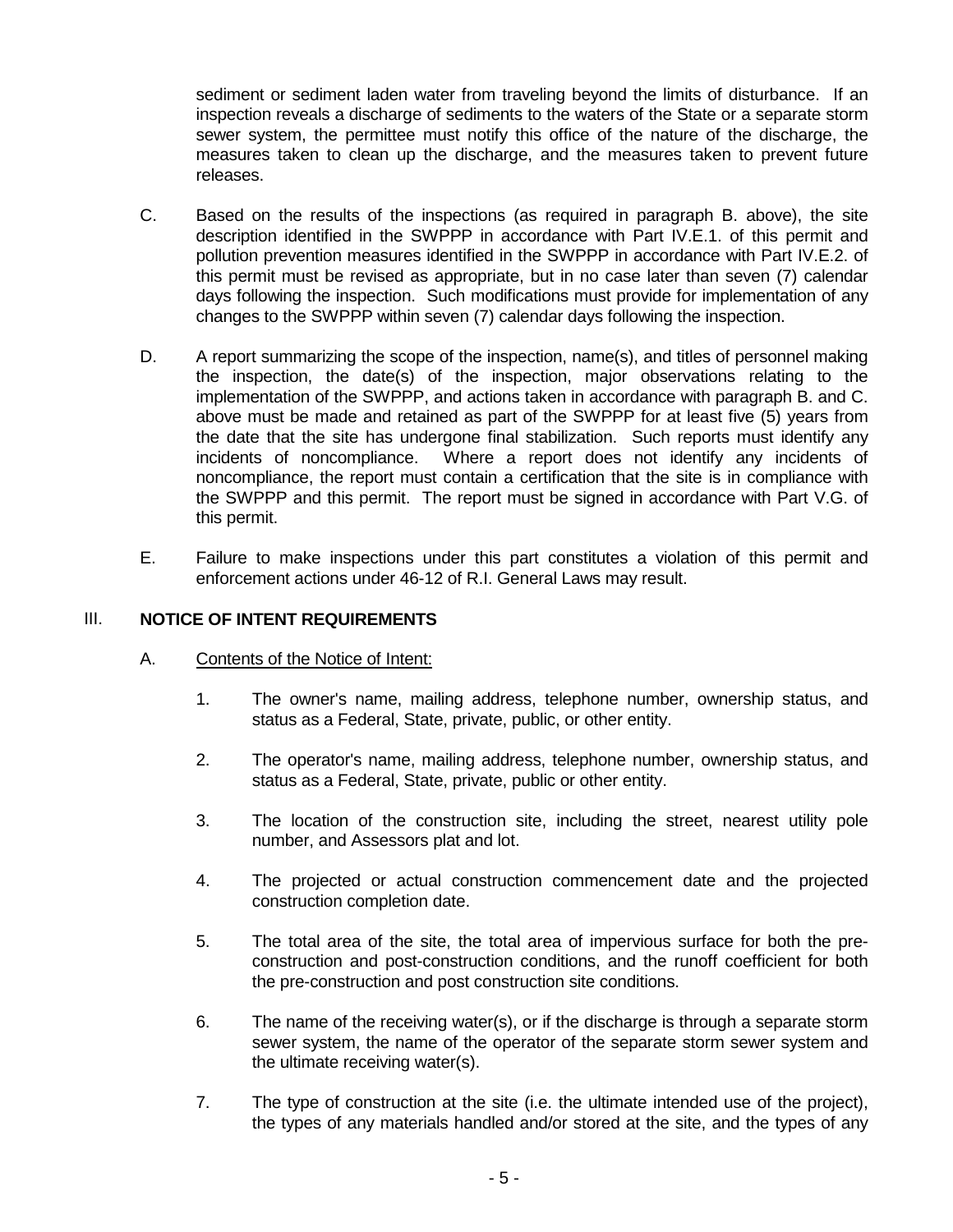storm water management controls proposed to be used at the site.

- 8. Applicants with construction activity disturbing greater than five (5) acres who are not required to obtain a permit addressing erosion and sediment controls from CRMC, a QLP, RIDEM Freshwater Wetlands Program or a RIDEM Water Quality Certification, are required to submit a copy of the SWPPP as part of the NOI for review. Applicants previously authorized to discharge under the 1998 general permit are only required to submit the SWPPP to obtain authorization in accordance with Part IV.D of this permit.
- 9. For all construction activities that disturb an area equal to or greater than five (5) acres and are required to obtain a CRMC permit and/or QLP approval, or disturb an area equal to or greater than one (1) acres and less than five (5) acres and do not require a permit or approval from the CRMC, the RIDEM Freshwater Wetlands Program, or a QLP, submission of a complete NOI is required and must contain a signed certification by a Registered Professional Engineer, a Certified Professional in Erosion and Sediment Control (CPESC), a Certified Professional in Storm Water Quality (CPSWQ), or a Registered Landscape Architect, that the SWPPP has been developed in accordance to the requirements of this permit as well as all applicable guidelines of the Soil Erosion and Sediment Control Handbook and the Storm Water Design and Installation Standards Manual (see Part IV.A. for references). If the SWPPP requires the practice of engineering, the NOI must be signed by a Registered Professional Engineer.
- 10. For all construction projects that are required to submit an NOI to the Department in accordance with Part I.C.2.c & d of this permit, the NOI must contain a signed certification by a Registered Professional Engineer, a Certified Professional in Erosion and Sediment Control (CPESC), a Certified Professional in Storm Water Quality (CPSWQ), or a Registered Landscape Architect certifying that the construction activity is located completely outside of and does not discharge directly to a Natural Heritage Area found on RIDEM's web site under Maps, Environmental Resource Map. For projects that propose a storm water or allowable non-storm water discharge to a Natural Heritage Area, or has discharge related activities that potentially affect, a listed or proposed to be listed endangered or threatened species or its critical habitat, must submit a map showing the location of the construction site, including the street, nearest utility pole number, and Assessors plat and lot, total area of the site, and the limits of disturbance.
- 11. After review of the NOI, additional information may be required by this office to determine whether or not to authorize the discharge under this permit.
- 12. Where a new operator is selected after the submittal of an NOI, a new NOI must be submitted by the new operator in accordance with the requirements of this part.
- B. Where to Submit. A completed and signed NOI must be submitted to:

R.I. Department of Environmental Management Office of Water Resources RIPDES Program Permitting Section 235 Promenade Street Providence, RI 02908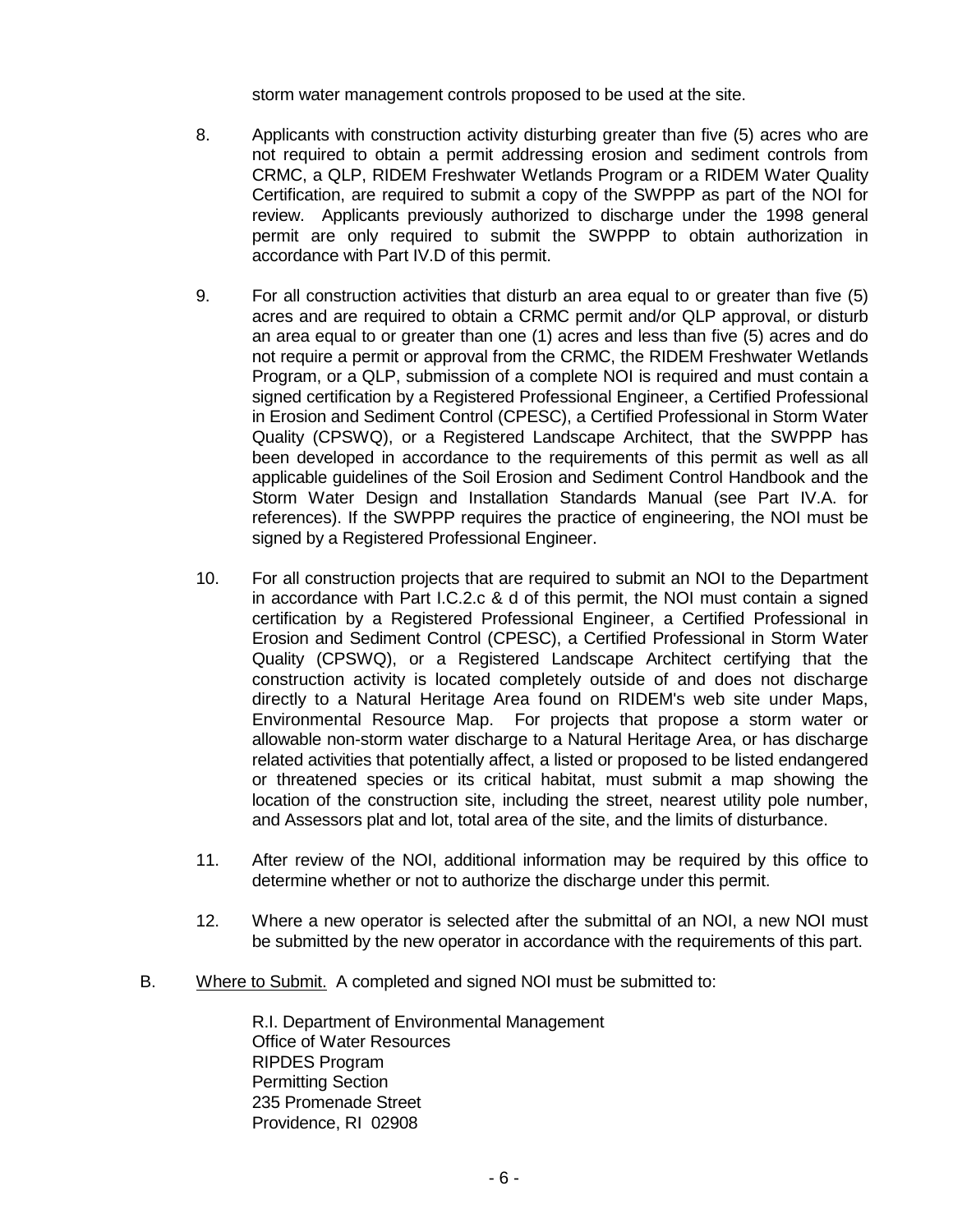- C. Additional Notification. Construction sites discharging storm water which are operating under an approved local Soil Erosion and Sediment Control Ordinance must, in addition to the requirements in paragraph B. above, submit a copy of the NOI to the Town or City Department which approves such plans.
- D. Deficient NOI. If any portion of the NOI does not meet one or more of the minimum requirements of this part, then the applicant will be notified as such by a deficiency letter at any point during the review period. It is the responsibility of the applicant to make all required changes in the plan and resubmit the application. The review period will recommence upon the departmental receipt of the revised application.

## IV. **STORM WATER POLLUTION PREVENTION PLAN REQUIREMENTS**

- A. A Storm Water Pollution Prevention Plan (SWPPP) shall be developed for each construction site covered by this permit. The SWPPP shall be designed to address two components of storm water pollution: (1) pollution caused by soil erosion and sedimentation during and after construction; and (2) storm water pollution caused by use of the site after construction is completed, including, but not limited to, parking lots, roadways, impervious surfaces, and the maintenance of grassed areas. The SWPPP shall be stamped and signed by a Registered Professional Engineer, a Certified Professional in Erosion and Sediment Control (CPESC), a Certified Professional in Storm Water Quality (CPSWQ), or a Registered Landscape Architect certifying that the SWPPP meets all requirements of this permit, and be developed as part of the NOI application process. However, SWPPPs which require the practice of engineering must be stamped and signed by a Registered Professional Engineer. The SWPPP shall identify potential sources of pollutants which may reasonably be expected to affect the quality of storm water discharges associated with the construction activity. The SWPPP shall identify potential sources of pollutants associated with post construction activity and comply with all local or QLP post construction requirements. In addition, the SWPPP shall describe and ensure the implementation of Best Management Practices (BMPs) which are to be used to reduce or eliminate the pollutants in the storm water discharge(s) at the site and assure compliance with the terms and conditions of this permit. BMP selection shall include an evaluation of the effectiveness of available practices and be made with proper references. Available guidance documents include, but are not limited to, the following:
	- 1. RIDEM, USDA Soil Conservation Service, and Rhode Island State Conservation Committee. **Soil Erosion and Sediment Control Handbook.** 1989.
	- 2. RIDEM. **Storm Water Design and Installation Standards Manual.** (as amended)
	- 3. RIDEM Office of Environmental Coordination. **Artificial Wetland for Storm Water Treatment: Processes and Design.** 1989.
	- 4. EPA Office of Water. **Storm Water Management for Construction Activities.** September, 1992.
- B. If the SWPPP is not required to be submitted along with the NOI (see Part III.A.8. of this permit), then the owner, operator, or other designated person under the supervision of the owner or operator shall make it available to the Department upon request.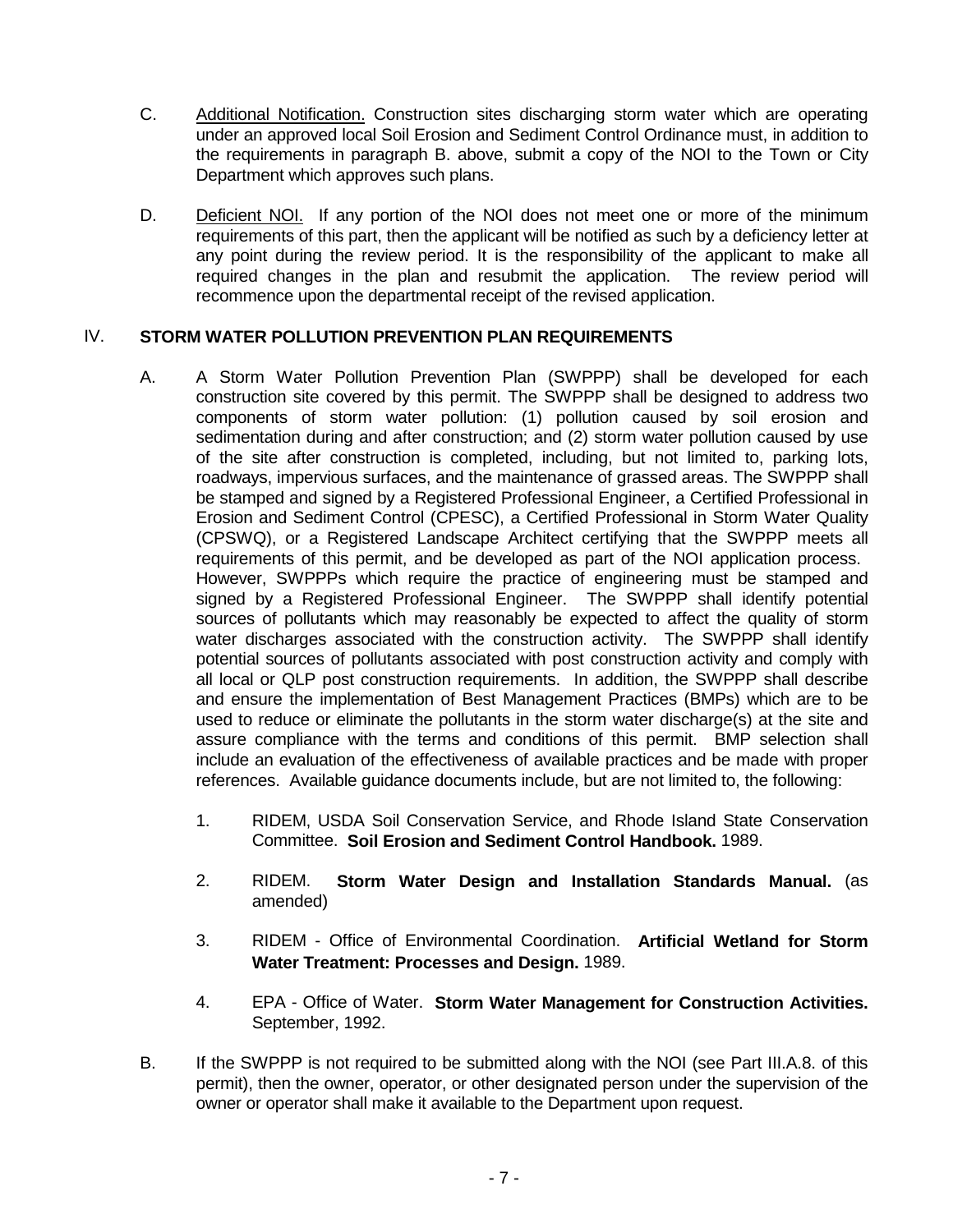- C. If the SWPPP is requested and reviewed by the Director, he or she may notify the permittee at any time that it does not meet one or more of the minimum requirements of this part. After such notification from the Director, the permittee shall amend the SWPPP and shall submit to the Director, within seven (7) days of the notification, a written certification that the required changes have been made.
- D. The permittee shall amend the SWPPP whenever there is a change in design, construction, operation, maintenance or other procedure which has a significant effect on the potential for the discharge of pollutants, or if the SWPPP proves to be ineffective in achieving its objectives. In addition, the SWPPP shall be amended to identify any new operator that will implement a component of the SWPPP. All amendments made to the SWPPP must be submitted to the applicable agency which conducted the initial review. Amendments to the SWPPP that will be reviewed by the Department will be reviewed in the same manner as described in paragraph C. above.
- E. The SWPPP shall, at a minimum, include the following:
	- 1. Site Description
		- a. A site plan (map) which includes the following:
			- i. total area of development;
			- ii. total area of soil disturbance;
			- iii. pre- and post-development drainage patterns;
			- iv. approximate slopes anticipated after the completion of major grading activities;
			- v. the location of all erosion and sedimentation storm water control structures, including the location of any temporary or permanent retention or detention basins or other water quality control structures;
			- vi. the location of all impervious structures; and
			- vii. the location and name of the receiving waters or separate storm sewer system and the ultimate receiving waters.
		- b. A narrative describing the nature and estimated timetable for the construction activities, including a sequence of major activities of the project, and the ultimate intended use of the project (e.g. shopping mall, residential subdivision, etc.).
		- c. Estimates of the total area of the site and the total area of the site that is expected to undergo soil disturbance.
		- d. The calculated pre-construction and post-construction runoff coefficients for the site.
		- e. A description of the soils at the site and of each soils' erodibility hazard as listed in the Soil Survey of Rhode Island.
		- f. A description of potential sources of pollution that may reasonably be expected to effect the quality of storm water discharges from the site, such as exposed, unstabilized soil stockpiles.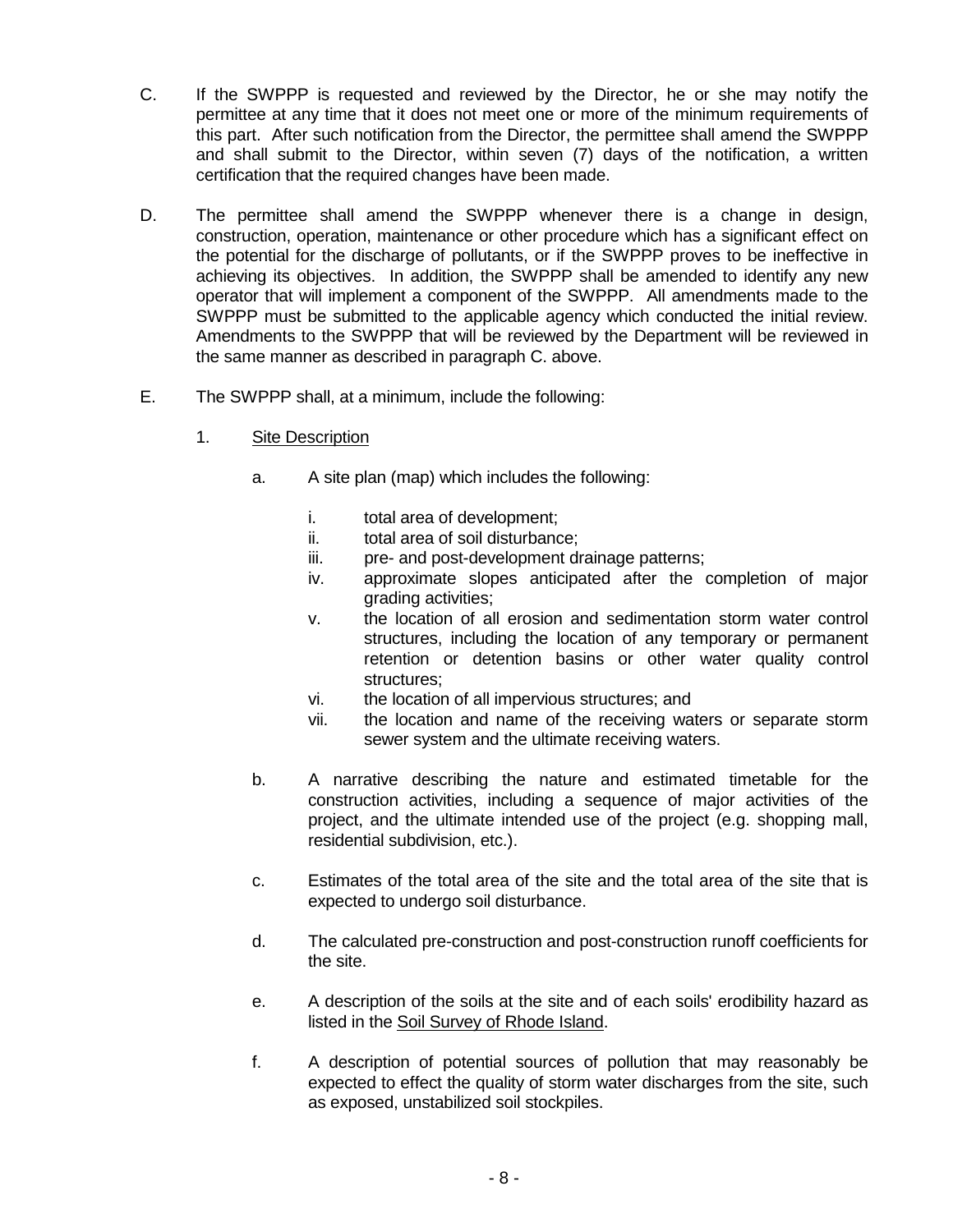- g. A list of sources of allowable non-storm water discharges, as described in Part I.B.2. of this permit (except flows from fire fighting activities)
- h. Existing data on the quality of any known discharges from the site, if available.
- 2. Controls. The SWPPP shall include a description of controls, including construction details appropriate for the site, and implement such controls. The description of controls shall address the following minimum components:
	- a. *Erosion and Sedimentation Controls (E&S)*
		- i. Vegetative Practices. A description of the vegetative BMPs designed to preserve existing vegetation where attainable and revegetate open areas as soon as practicable after grading or construction. Such practices may include: temporary and permanent seeding, mulching, sod stabilization, vegetative buffer strips and tree protection. The operator should initiate appropriate vegetative practices on all disturbed areas as soon as possible but not more than fourteen (14) days after the construction activity in that area has temporarily or permanently ceased, unless the activity is to resume within twenty one (21) days.
		- ii. Structural Practices. A description of structural BMPs to divert flows from exposed soils, filter runoff, store flows, or otherwise limit runoff from coming into contact with exposed, unvegetated areas of the site and to prevent sediments and/or other pollutants from leaving the site. Such practices may include: staked hay bales, silt fence, earthen dikes, drainage swales, check dams, subsurface drains, pipe slope drains, level spreaders, storm drain inlet protection, rip-rap outlet protection, sediment traps and sediment basins.
	- b. *Post Construction Storm Water Management.* A description of measures that will be installed during the construction project to control pollutants in storm water discharges that will occur at the site after the construction operations have been completed. Such measures may include: infiltration of runoff on-site, flow attenuation by use of open vegetated swales and natural depressions, vegetated buffer strips, and the use of detention/ retention structures. Where controls are needed to prevent or minimize erosion, velocity dissipation devices shall be placed at all outfall locations and along the length of any outfall channel as necessary to provide a nonerosive velocity flow from the structure to the receiving waters. Justification shall be provided by the permittee for each practice selected based on site conditions. In addition, the SWPPP shall include a description of maintenance activities in accordance with paragraph d. below.
	- c. *Other Controls.*
		- i. Off-site Vehicle Tracking of Sediments. Each site shall have graveled access entrance and exit drives and parking areas to reduce the tracking of sediment onto public or private roads.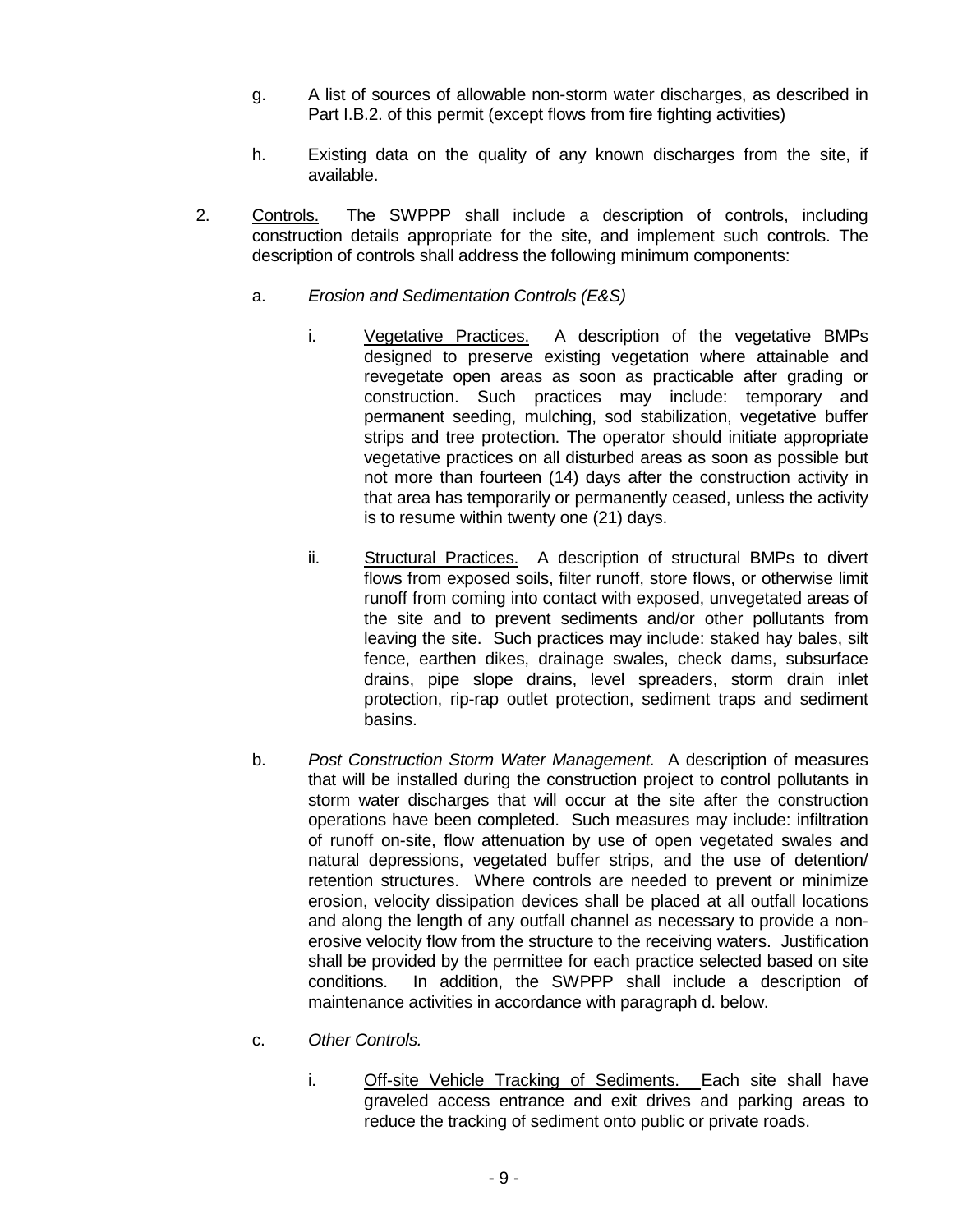- ii. Waste Disposal. All types of waste generated at the site shall be disposed of in a manner consistent with State Law and/or regulations.
- iii. Spill Prevention and Response Procedure. Areas where potential spills can occur, and their accompanying drainage points, shall be identified clearly in the SWPPP. The potential for spills to enter the storm water drainage system shall be eliminated wherever feasible. Where appropriate, specific material handling procedures, storage requirements, and procedures for cleaning up spills shall be identified in the SWPPP and made available to the appropriate personnel. The necessary equipment to implement a clean up must also be made available to personnel.
- iv. Control of Allowable Non-Storm Water Discharges. If allowable non-storm water discharges are occurring at the site, then such discharges shall be visually observed and recorded in accordance with Part II of this permit.
- v. Good Housekeeping. Each site shall provide for the minimization of exposure of construction debris (including, but not limited to, insulation, wiring, paints and paint cans, solvents, wall board, etc.) to precipitation. The SWPPP shall ensure that such construction waste is properly disposed of, to avoid exposure to precipitation, at the end of each working day.
- d. *Maintenance.* A description of procedures to maintain, in good and effective operating condition, vegetation, storm water control measures, and other protective measures, identified in the site plan, must be included as part of the SWPPP. Procedures in the SWPPP shall provide that all erosion controls on the site are inspected at least once every seven (7) calendar days and within twenty four (24) hours after an event which generates 0.25 inches of rain in a twenty four (24) hour period.
- e. No condition of this permit shall release the permittee from any responsibility or requirements under other environmental statutes or regulations.

# V. **GENERAL REQUIREMENTS**

- A. Duty to Comply. The permittee must comply with all conditions of this permit and any other applicable State, local and/or federal regulations. Any permit noncompliance constitutes a violation of Chapter 46-12 of the Rhode Island General Laws and the CWA and is grounds for enforcement action which may include, permit termination, revocation and reissuance, modification, or for the denial of a permit renewal application and the imposition of penalties.
	- 1. The permittee shall comply with effluent standards or prohibitions established under Section 307(a) of the CWA for toxic pollutants within the time provided in the regulations that establish these standards or prohibitions, even if the permit has not yet been modified to incorporate this requirement.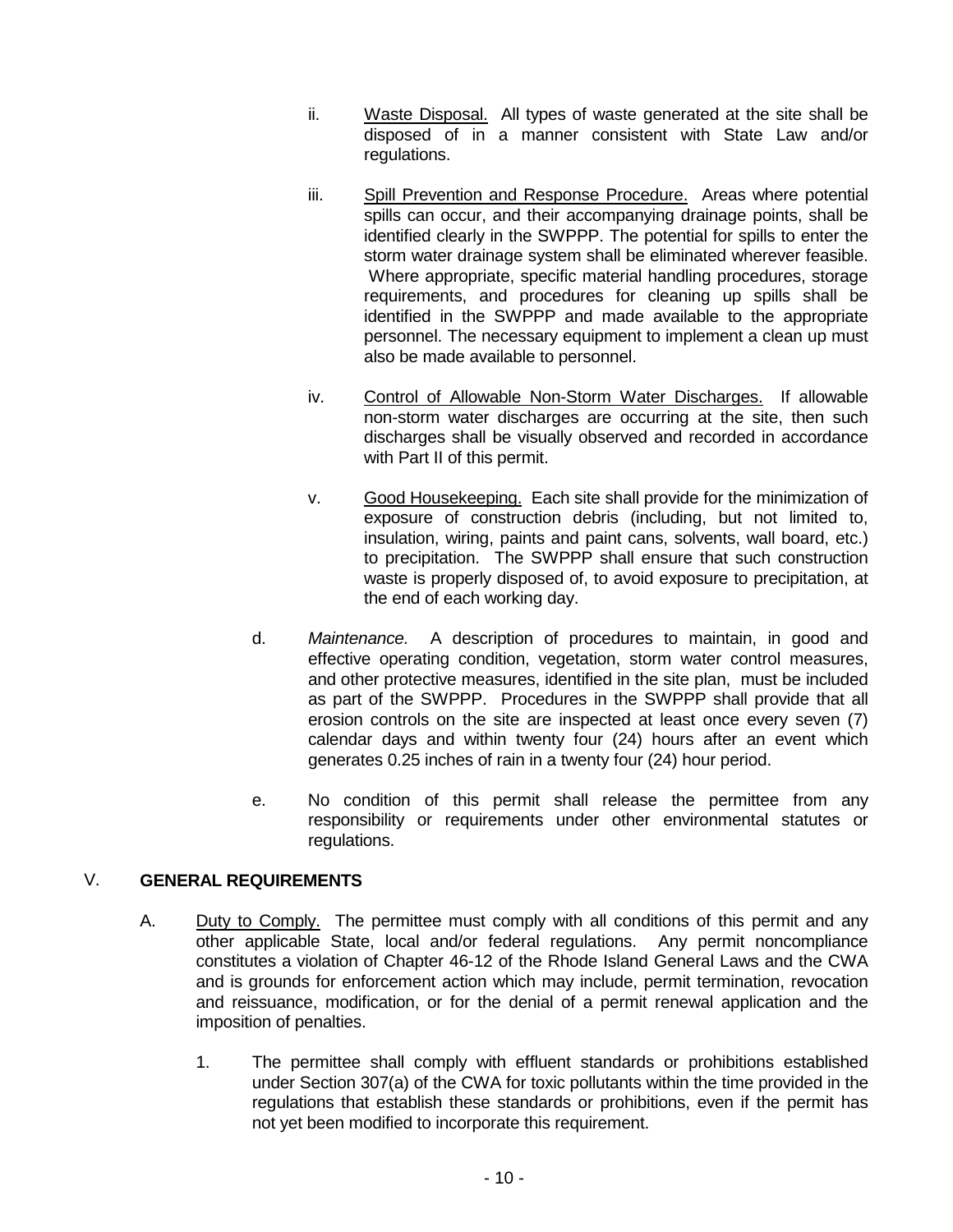- 2. Section 309 of the CWA provides significant penalties for any person who violates a permit condition implementing Sections 301, 302, 306, 307, 308, 318, or 405 of the CWA or any permit condition or limitation implementing any such sections in a permit issued under Section 402 of the CWA. Any person who violates any condition of this permit is subject to a civil penalty of up to \$25,000 per day of such violation, as well as any other appropriate sanctions provided by Section 309 of the CWA. Section 309(c)(4) of the CWA provides that any person who knowingly makes any false material statement, representation, or certification in any record or other document submitted or required to maintained under this permit, including reports of compliance or noncompliance shall, upon conviction, be punished by a fine of up to \$10,000 or by imprisonment of not more than two (2) years, or by both.
- 3. Chapter 46-12 of the R.I. General Laws provides that any person who violates a permit condition is subject to a civil penalty of not more than \$25,000 per day of such violation. Any person who willfully or negligently violates a permit condition is subject to a criminal penalty of not more than \$25,000 per day of such violation and imprisonment for not more than five (5) years, or both. Any person who knowingly makes any false statement in connection with the permit is subject to a criminal penalty of not more than \$5,000 for each instance of violation or by imprisonment for not more than thirty (30) days, or both.
- B. Continuation of the Expired General Permit. Provided the permittee has reapplied in accordance with paragraph C. below, an expired general permit continues in force and effect until a new general permit is issued. Only those construction sites previously authorized to discharge under the expired permit are covered by the continued permit.
- C. Duty to Reapply. If the permittee wishes to continue an activity regulated by this permit after the expiration date of this permit, the permittee must apply for and obtain coverage under a new permit. The permittee shall submit a complete Notice of Intent at least one hundred eighty (180) days before the expiration date of the existing permit, unless permission for a later date has been granted by the Director.
- D. Need to Halt or Reduce Activity Not a Defense. It shall not be a defense for the permittee in an enforcement action that it would have been necessary to halt or reduce the permitted activity in order to maintain compliance with the conditions of this permit.
- E. Duty to Mitigate. The permittee shall take all reasonable steps to minimize or prevent any discharge in violation of this permit, which has a reasonable likelihood of adversely affecting human health or the environment.
- F. Duty to Provide Information. The permittee shall furnish to the Department, within a reasonable time, any information which the Director may request to determine whether cause exists for modifying, revoking and reissuing, or terminating this permit, or to determine compliance with this permit. The permittee shall furnish to the Director any documents that are required to be kept as part of this permit.
- G. Signatory Requirements. All Notices of Intent, Storm Water Pollution Prevention Plans, reports, certifications, or other information submitted to the Director, or that this permit requires be maintained by the permittee shall be signed and certified in accordance with Rule 12 of the RIPDES regulations. R.I. General Laws, Chapter 46-12 provides that any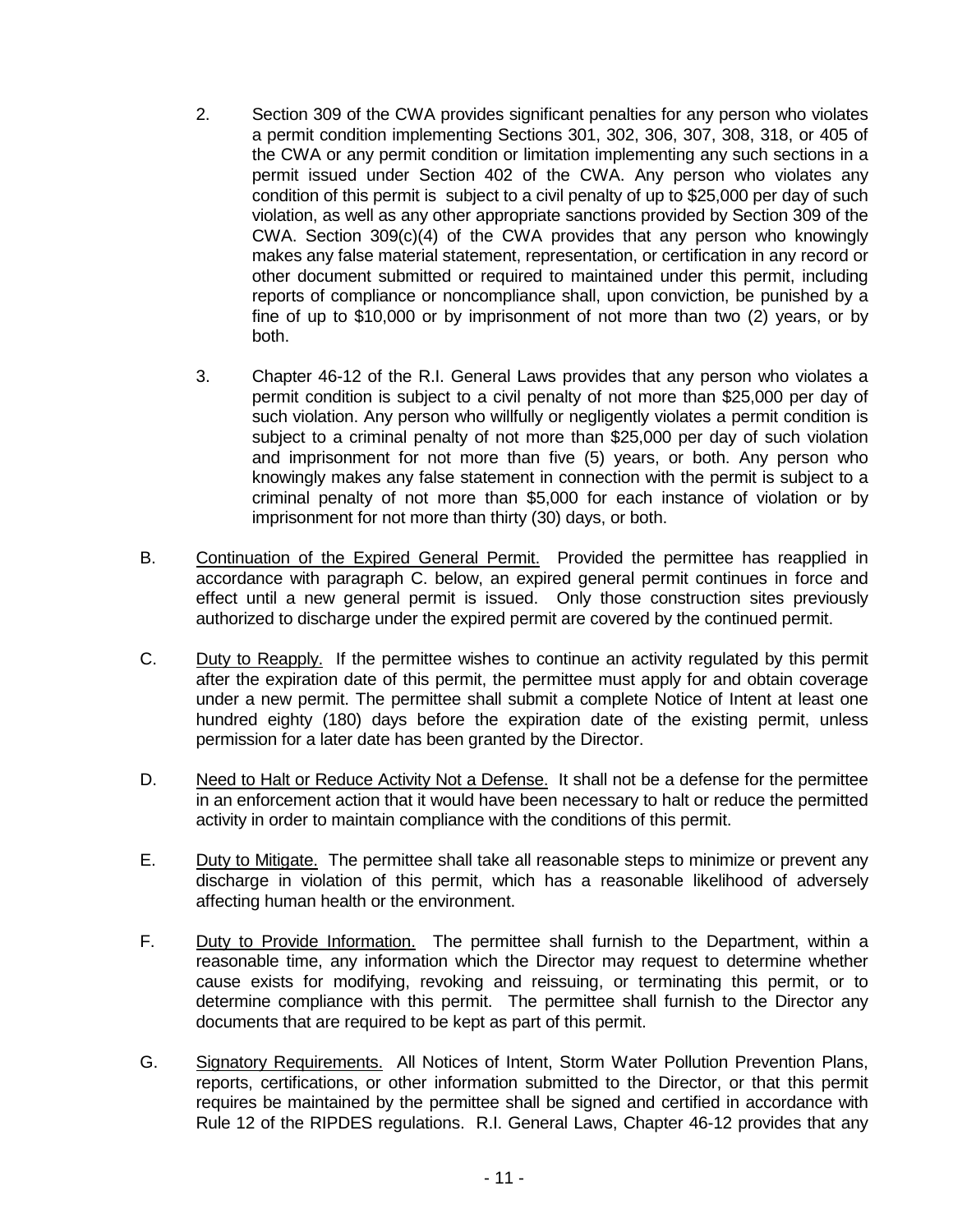person who knowingly makes any false statements, representation, or certification in any record or other document submitted or required to be maintained under this permit, including monitoring reports or reports of compliance or noncompliance shall, upon conviction, be punished by a fine of not more than \$5,000 per violation, or by imprisonment for not more than thirty (30) days per violation, or by both.

- H. Oil and Hazardous Substance Liability. Nothing in this permit shall be construed to preclude the institution of any legal action or relieve the permittee from any responsibilities, liabilities, or penalties to which the permittee is or may be subject under Section 311 of the CWA.
- I. Release in Excess of Reportable Quantities. If a release in excess of a reportable quantity occurs, this office must be notified immediately. This permit does not relieve the permittee of the reporting requirements of 40 CFR 117 and 40 CFR 302. The discharge of hazardous substances in the storm water discharge(s) from a facility shall be minimized in accordance with the applicable storm water pollution prevention plan for the facility, and in no case, during any twenty four (24) hour period, shall the discharge(s) contain a hazardous substance equal to or in excess of reportable quantities.
- J. Property Rights. The issuance of this permit does not convey any property rights of any sort, nor any exclusive privileges, nor does it authorize any injury to private property nor any invasion of personal rights, nor any infringement of Federal, State, or local laws or regulations.
- K. Severability. The provisions of this permit are severable, and if any provision of this permit, or the application of any provision of this permit to any circumstance, is held invalid, the application of such provision to other circumstances and the remainder of this permit shall not be affected thereby.
- L. Transfers. This permit is not transferable to any person except after notice to the Director. The Director may require the operator to apply for and obtain an individual RIPDES permit as stated in Part V.T. of this permit.
- M. State Laws. Nothing in this permit shall be construed to preclude the institution of any legal action or relieve the permittee from any responsibilities, liabilities, or penalties established pursuant to any applicable State law.
- N. Proper Operations and Maintenance. The permit shall at all times properly operate and maintain all facilities and systems of treatment and control (and related appurtenances) which are installed or used by the permittee to achieve compliance with the requirements of the storm water pollution prevention plans.
- O. Monitoring and Records.
	- 1. Samples and measurements taken for the purpose of monitoring shall be representative of the volume and nature of the discharge over the sampling and reporting period.
	- 2. The permittee shall retain records of all monitoring including all calibration and maintenance records and all original strip chart recordings from continuous monitoring instrumentation, copies of all reports required by this permit, and records of all data used to complete the application for this permit, for a period of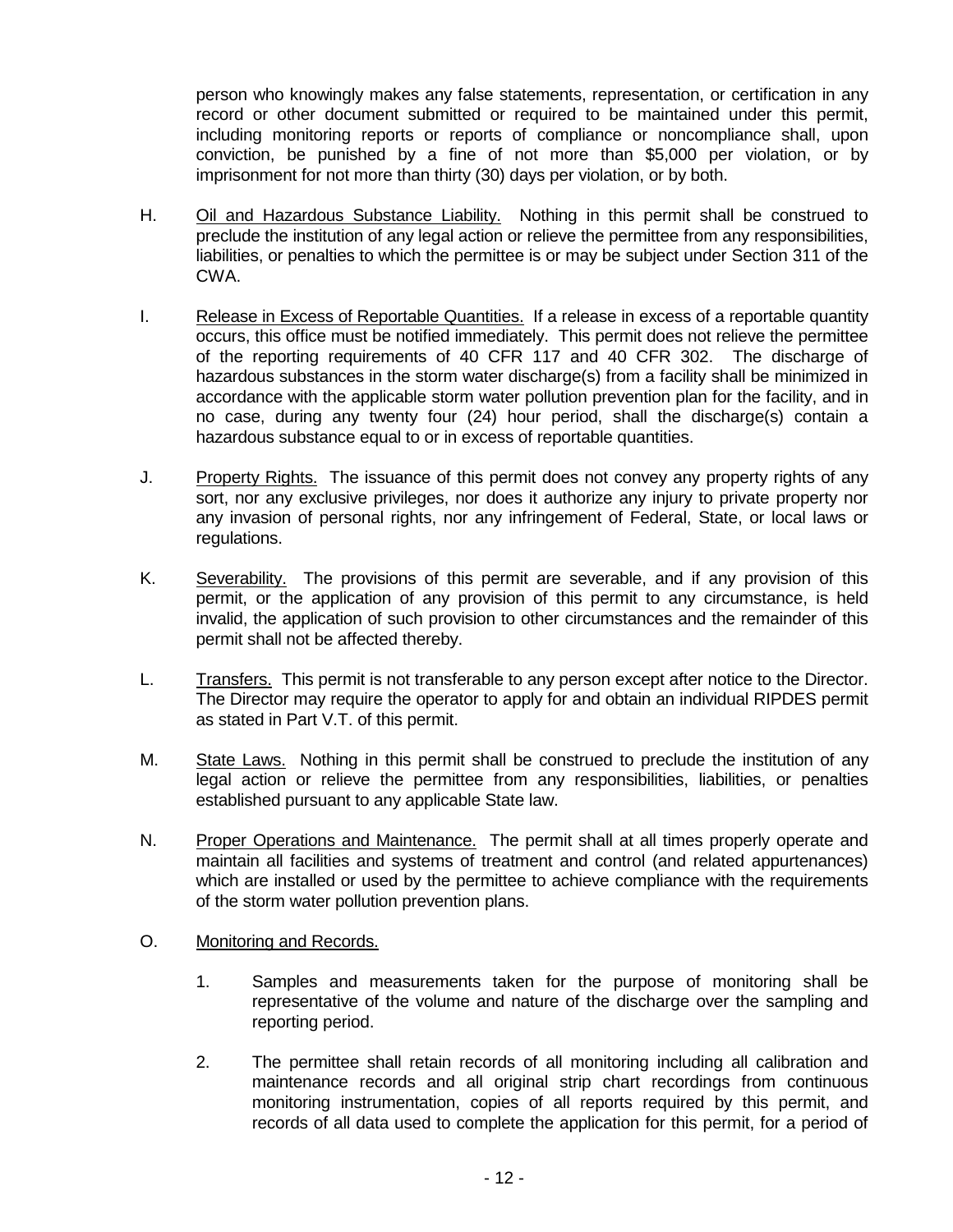at least five (5) years from the date of the sample, measurement, report or application. This period may be extended by request of the Director at any time.

- 3. Records of monitoring information shall include:
	- a. The date, exact place, and time of sampling or measurements;
	- b. The individual(s) who performed the sampling or measurements;
	- c. The date(s) analyses were performed;
	- d. The individual(s) who performed the analyses;
	- e. The analytical techniques or methods used; and
	- f. The results of such analyses.
- 4. Monitoring must be conducted according to test procedures approved under 40 CFR 136 and applicable Rhode Island regulations, unless other test procedures have been specified in this permit.
- 5. The CWA provides that any person who falsifies, tampers with, or knowingly renders inaccurate, any monitoring device or method required to be maintained under this permit shall upon conviction, be punished by a fine of up to \$10,000 per violation or by imprisonment for not more than six (6) months per violation, or by both. Chapter 46-12 of the Rhode Island General Laws also provides that such acts are subject to a fine of up to \$5,000 per violation, or by imprisonment for not more than thirty (30) days per violation, or by both.
- 6. Monitoring results must be reported on a Discharge Monitoring Report (DMR).
- 7. If the permittee monitors any pollutants more frequently than required by this permit, using test procedures approved under 40 CFR 136, applicable State regulations, or as specified in this permit, the results of this monitoring shall be included in the calculation and reporting of the data submitted in the DMR.

#### P. Bypass of Storm Water Control

- 1. *Anticipated Bypass.* If the permittee knows in advance of the need for a bypass, he or she shall notify this Department in writing at least ten (10) days prior to the date of the bypass. Such notice shall include the anticipated quantity and the anticipated effect of the bypass.
- 2. *Unanticipated Bypass.* The permittee shall submit notice of an unanticipated bypass. Any information regarding the unanticipated bypass shall be provided orally within twenty four (24) hours from the time the permittee became aware of the circumstances. A written submission shall also be provided within five (5) days of the time the permittee became aware of the bypass. The written submission shall contain a description of the bypass and its cause; the period of the bypass; including exact dates and times, and if the bypass has not been corrected, the anticipated time it is expected to continue; and steps taken or planned to reduce, eliminate and prevent reoccurrence of the bypass.
- 3. *Prohibition of Bypass.*
	- a. Bypass is prohibited and enforcement action against the permittee may be taken for the bypass unless: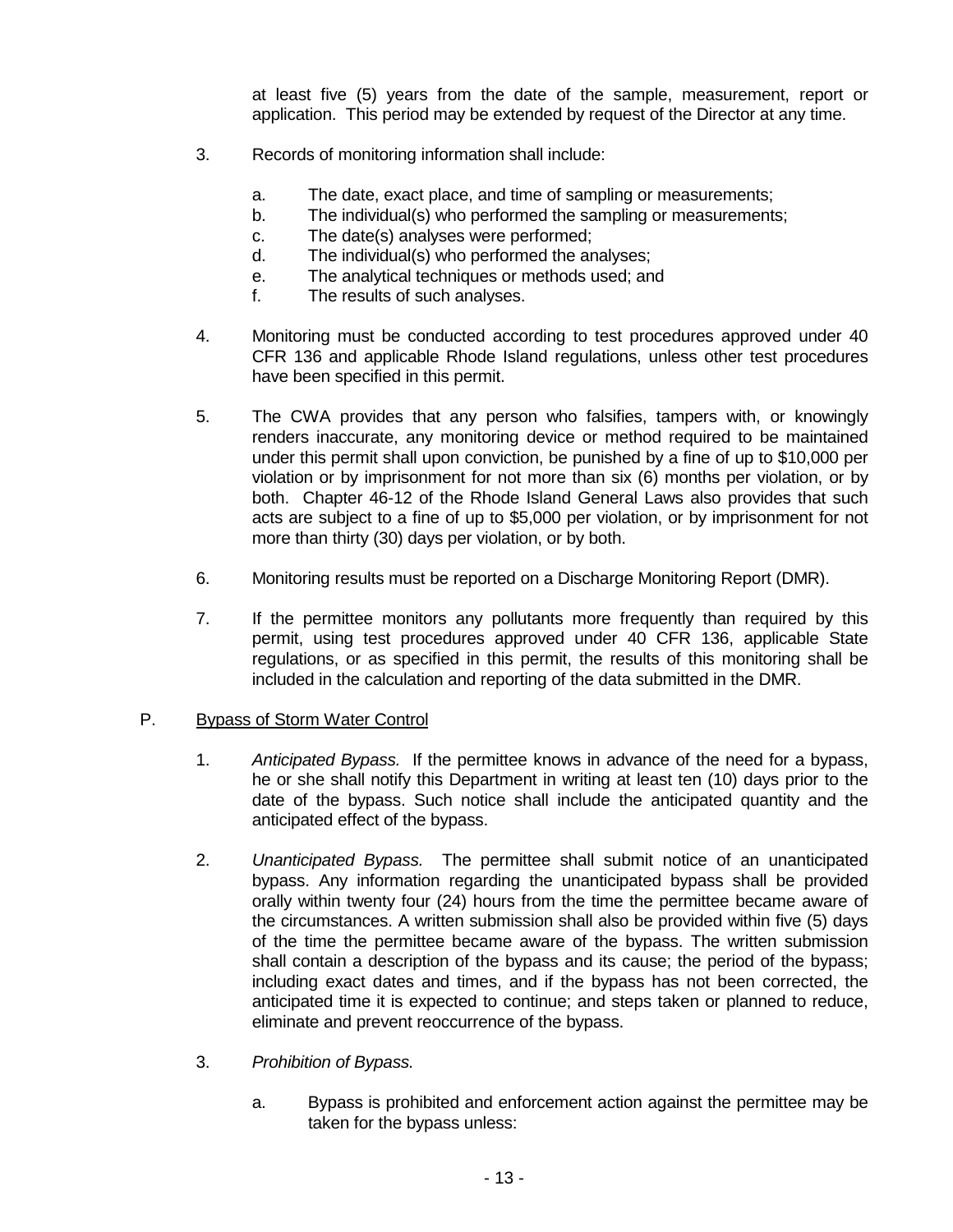- i. The bypass was unavoidable to prevent loss of life, personal injury or severe property damage;
- ii. The permittee submitted notices as required in paragraphs P.1. and P.2. above.
- b. The Director may approve an unanticipated bypass after considering its adverse effects, if the Director determines that it will meet the two conditions in paragraph P.3.a. above.

## Q. Upset Conditions

- 1. An upset constitutes an affirmative defense to an action brought for noncompliance with technology based permit limitations if the requirements of paragraph 2. below are met. No determination made during administrative review of claims that noncompliance was caused by upset, and before an action for noncompliance, is final administrative action subject to judicial review.
- 2. A permittee who wishes to establish an affirmative defense of an upset shall demonstrate, through properly signed, contemporaneous operating logs, or other relevant evidence, that:
	- a. An upset occurred and the permittee can identify the specific causes(s) of the upset;
	- b. The permittee facility was at the time being properly operated;
	- c. The permittee submitted notice of the upset as required in Rule 14.08 of the RIPDES Regulations; and
	- d. The permittee complied with any remedial measures required under Rule 14.05 of the RIPDES Regulations.
- 3. In any enforcement proceeding the permittee seeking to establish the occurrence of an upset has the burden of proof.
- R. Inspection and Entry. The permittee shall allow the Director, upon the presentation of credentials and other documents as may be required by law, to:
	- 1. Enter upon the permittee's premises where a regulated activity is conducted, or where records must be kept under the conditions of this permit;
	- 2. Have access to and copy, at reasonable times, any records that must be kept under the conditions of this permit;
	- 3. Inspect at reasonable times any equipment, practices, or operations regulated or required under this permit; and
	- 4. Sample or monitor any substances or parameters at any location, at reasonable times, for the purposes of assuring permit compliance or as otherwise authorized by the CWA or R.I. law.
- S. Permit Actions. This permit may be modified, revoked and reissued, or terminated for cause, including but not limited to: violation of any terms or conditions of this permit; obtaining this permit by misrepresentation or failure to disclose all relevant facts; or a change in any condition that requires either a temporary or permanent reduction or elimination of the authorized discharge. The filing of a request by the permittee for a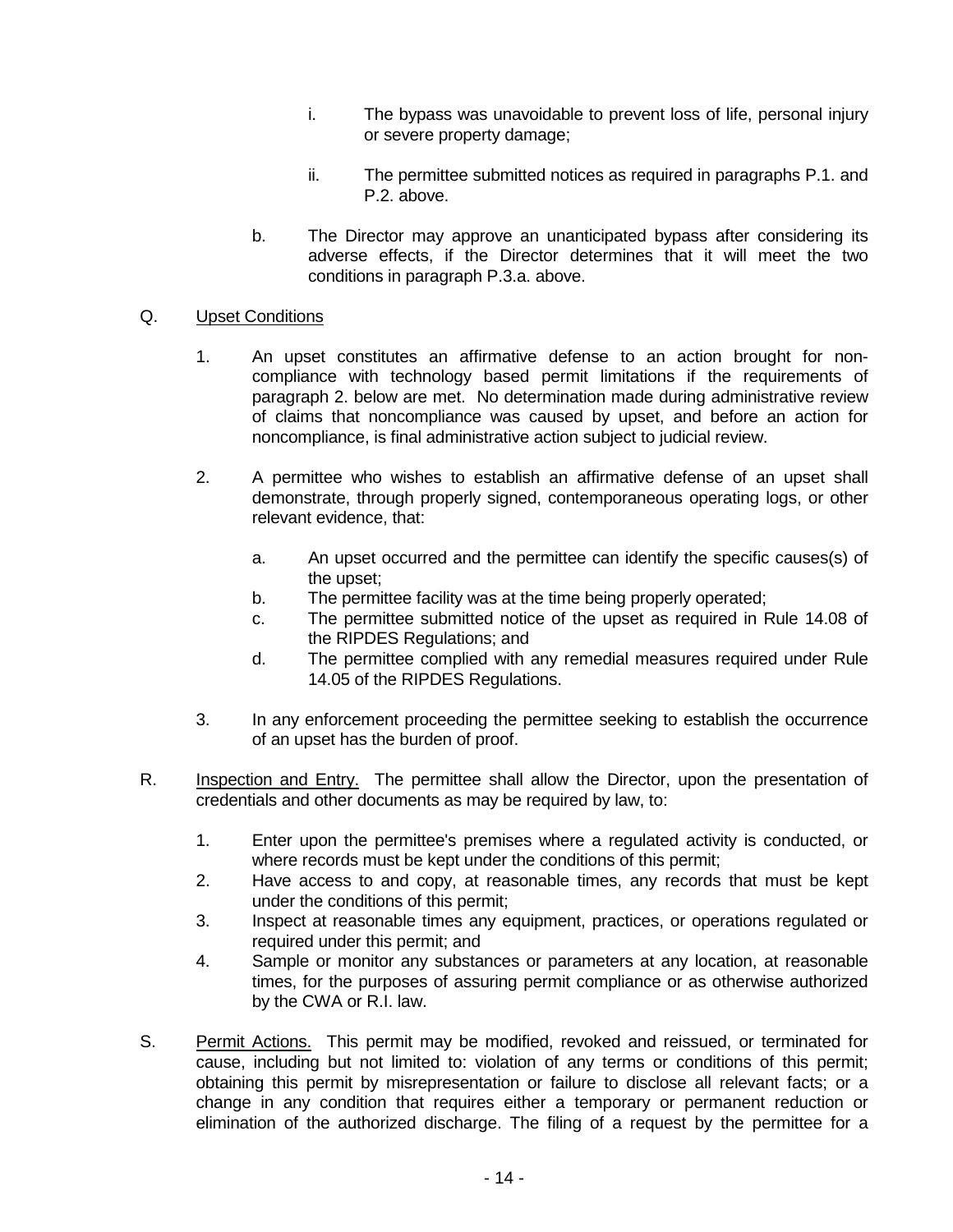permit modification, revocation and reissuance, or termination, or a notification of planned changes or anticipated noncompliance does not stay any permit condition.

## T. Requiring an Individual Permit or an Alternative General Permit

- 1. The Director of the Department of Environmental Management (DEM) may require any owner or operator authorized to discharge storm water under this permit to apply for and obtain either an individual or an alternative RIPDES general permit. Any interested person may petition the Director to take action under this paragraph. The Director may determine at his or her own discretion that an individual or an alternative general permit is required (see RIPDES Rule 32 for reasons why an alternative permit may be required).
- 2. Any owner or operator authorized to discharge storm water by this permit may request to be excluded from coverage of this permit by applying for coverage under an individual permit or an alternative general permit. The request shall be granted by the issuance of an individual permit only if the reasons cited by the owner or operator are adequate to support the request. The Director shall notify the permittee within a timely fashion as to whether or not the request has been granted.
- 3. If a facility requests or is required to obtain coverage under an individual or an alternative general permit, then authorization to discharge storm water under this permit shall automatically be terminated on the date of issuance of the individual or the alternative general permit. Until such time as an alternative permit is issued, the existing general permit remains fully in force.
- U. Reopener Clause
	- 1. If there is evidence indicating potential or realized impacts on water quality due to any storm water discharge associated with a construction activity covered by this permit, the owner or operator of such discharge may be required to obtain an individual permit or alternative general permit in accordance with Part V.T. of this permit or the permit may be modified to include different limitations and/or requirements.
	- 2. Permit modification or revocation will be conducted in accordance with 40 CFR 122.62, 122.63, 122.64 and 124.5.
- V. Availability of Reports. Except for data determined to be confidential under Part W.1. below, all reports prepared in accordance with the terms of this permit shall be available for public inspection at the DEM at 235 Promenade Street, Providence, Rhode Island. As required by the CWA, effluent data shall not be considered confidential. Knowingly making any false statement on any such report may result in the imposition of criminal penalties as provided for in Section 309 of the CWA and under Chapter 46-12-14 of the Rhode Island General Laws.

# W. Confidentiality of Information

1. Any information submitted to DEM pursuant to these regulations may be claimed as confidential by the submitter, consistent with Rhode Island General Law 38-2-2. Any such claim must be asserted at the time of the submission in the manner